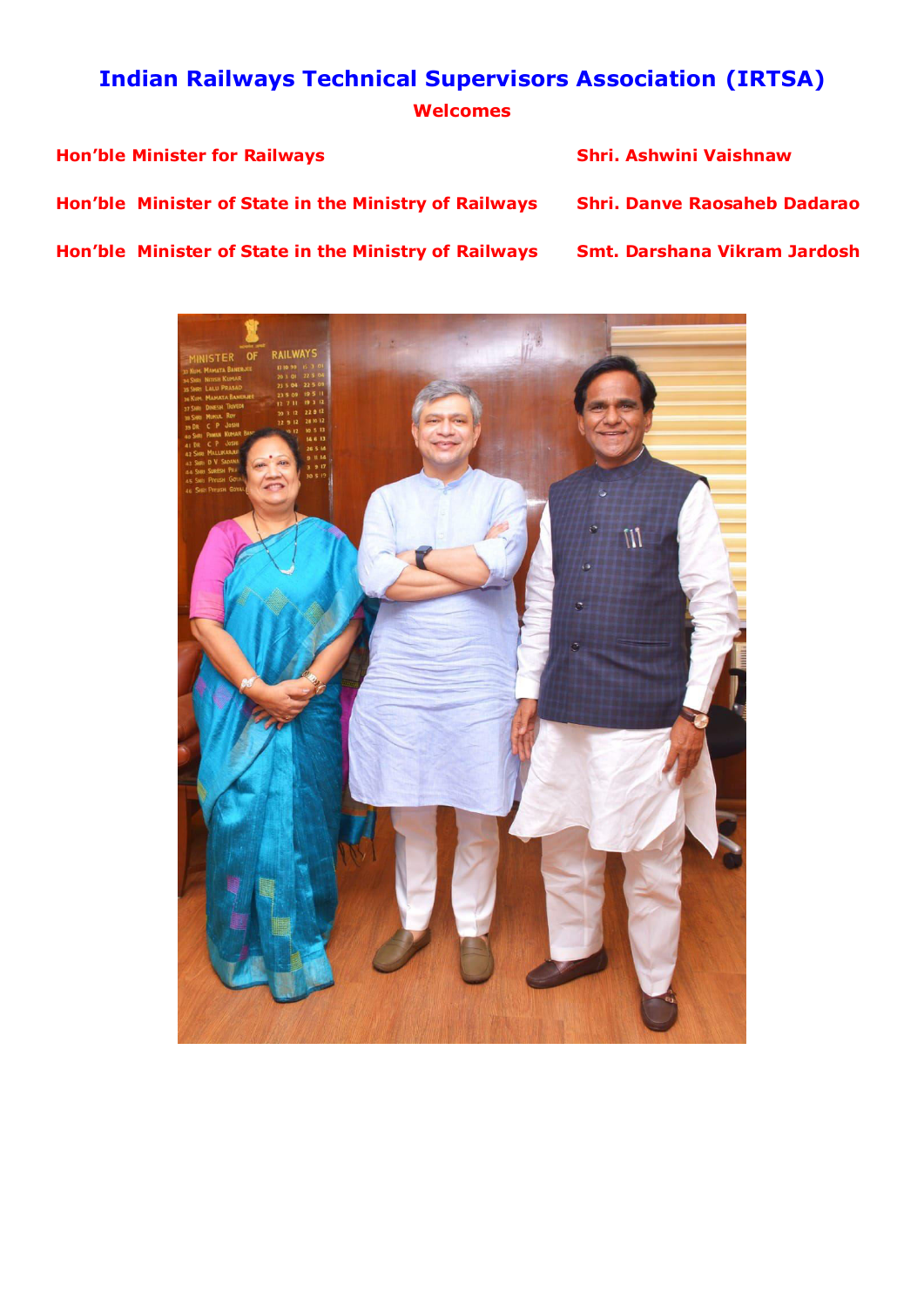# **INDIAN RAILWAYS TECHNICAL SUPERVISORS ASSOCIATION**

*(Estd. 1965, Regd. No.1329) Websit[ehttp://irtsa.net](http://irtsa.net/)*  **C.Hq. 32, Phase 6, Mohali, Chandigarh-160055.**

**No:IRTSA/CHQ/MR. 2021-1 Date:13.07.2021** 

**Shri. Ashwini Vaishnaw Hon'ble Minister for Railways, Railway Board, Rail Bhavan, New Delhi-110001.**

#### **Hearty Welcome Hon'ble Minister for Railways**

- 1) Indian Railways Technical Supervisors Association (IRTSA) congratulate you for the prestigious assignment of Minister for Railways and on behalf of our members, we would like to give you a warm welcome. We hope your wealth of experience will be tremendously beneficial to the Indian Railways and the Nation. Members of IRTSA, working as Senior Section Engineers & Junior Engineers in Indian Railways are excited to have an eminent Engineer taking over charge at Railway Ministry. With your experience and dedication, we look forward to accelerated growth of Indian Railways.
- 2) Indian Railways Technical Supervisors Association (IRTSA) represents about 67,000 Technical Supervisors / Rail Engineers (Junior Engineers & Senior Section Engineers, CMS, CMA, CDMS & DMS) working in Railways in the various branches of engineering - including Civil, Mechanical, Electrical, Signal & Telecom Engineering, Drawing and Design wings, Material management/ Stores Dept, IT and Chemical & Metallurgical Labs.
- 3) On Indian Railways system Technical Supervisors are Field Managers for Manufacture, Inspection, Repair and Maintenance of Rolling Stocks (Locomotives, Coaches, Wagons, EMUs, DMUs). Installation, Commissioning & Maintenance of Signal & Telecommunication Systems and equipment, Traction and Traction Distribution, Construction & Maintenance of all Buildings, Railway Tracks and Bridges etc.
- 4) We would like to bring to your kind notice some the major demands of the category in our memorandum, which will be submitted later. Main demands include 1) Unjustified Pay Level compared to the duties and responsibilities shouldered by this category for safe, punctual and comfortable train operation and disturbance of horizontal parity and vertical relativity with other cadres. 2) Classification of posts as Group 'B' (Gaz.) at par with our counterparts in other Central & State Government departments. 3) Negligible career progression due to lack of promotional avenue & Anomalies in MACPS and 4) Hazardous & Strenuous working conditions and its related allowances.
- 5) We wish you great success in your endeavor as Minister for Railways and assure our fullest Cooperation for your goodself.

**Thanking you** 

**Yours' faithfully,** 

**HARCHANDAN SINGH, General Secretary.**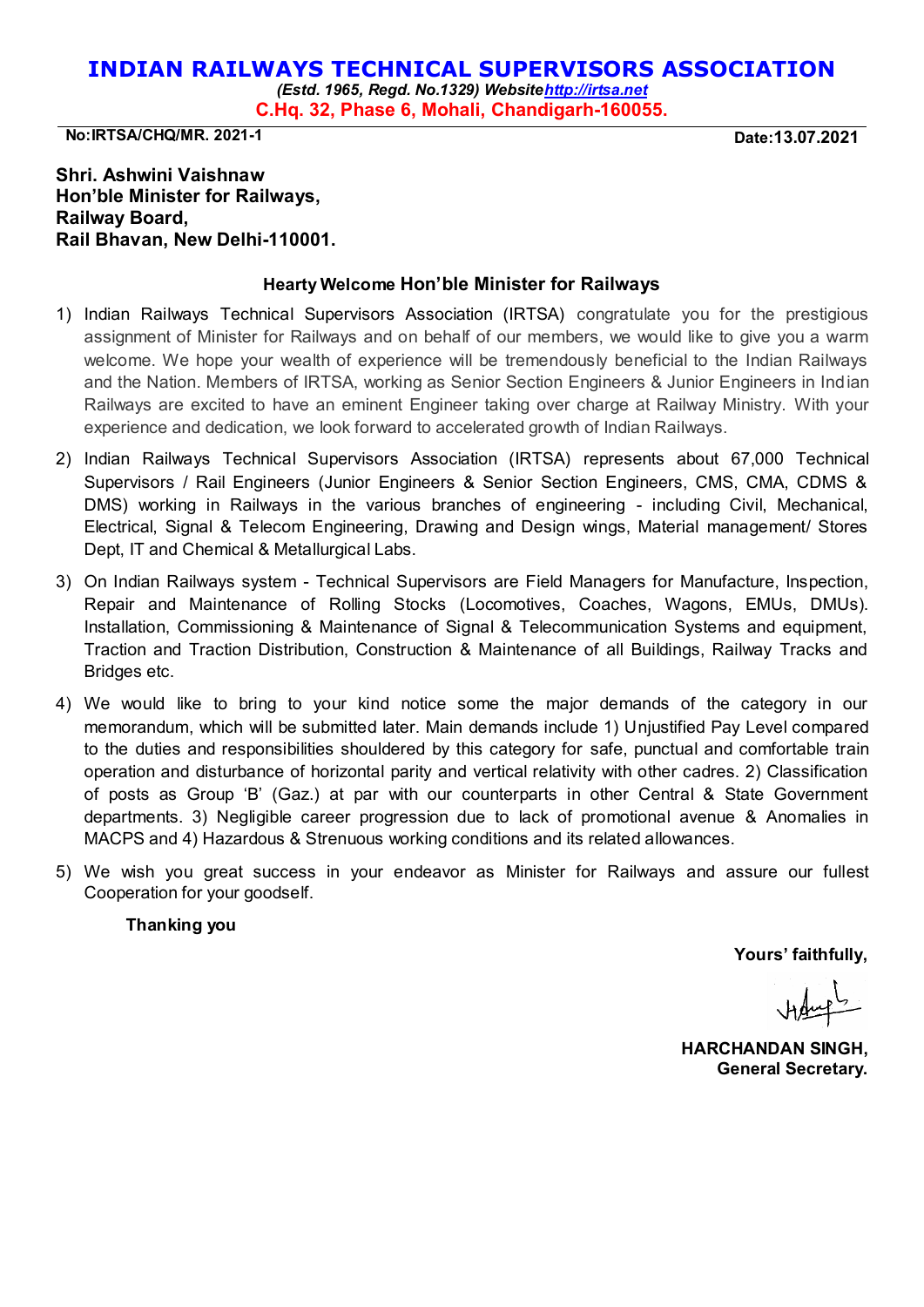# **INDIAN RAILWAYS TECHNICAL SUPERVISORS ASSOCIATION**

*(Estd. 1965, Regd. No.1329) Websit[ehttp://irtsa.net](http://irtsa.net/)*  **C.Hq. 32, Phase 6, Mohali, Chandigarh-160055.**

**No:IRTSA/CHQ/MR. 2021-1 Date:13.07.2021** 

**Shri. Danve Raosaheb Dadarao Hon'ble Minister of state for Railways, Railway Board, Rail Bhavan, New Delhi-110001.**

#### **Hearty Welcome Hon'ble Minister of state for Railways**

- 1) Indian Railways Technical Supervisors Association (IRTSA) congratulate you for the prestigious assignment of Minister of state for Railwaysand on behalf of our members, we would like to give you a warm welcome. We hope your wealth of experience will be tremendously beneficial to the Indian Railways and the Nation. With your experience and dedication, we look forward to accelerated growth of Indian Railways.
- 2) Indian Railways Technical Supervisors Association (IRTSA) represents about 67,000 Technical Supervisors / Rail Engineers (Junior Engineers & Senior Section Engineers, CMS, CMA, CDMS & DMS) working in Railways in the various branches of engineering - including Civil, Mechanical, Electrical, Signal & Telecom Engineering, Drawing and Design wings, Material management/ Stores Dept, IT and Chemical & Metallurgical Labs.
- 3) On Indian Railways system Technical Supervisors are Field Managers for Manufacture, Inspection, Repair and Maintenance of Rolling Stocks (Locomotives, Coaches, Wagons, EMUs, DMUs). Installation, Commissioning & Maintenance of Signal & Telecommunication Systems and equipment, Traction and Traction Distribution, Construction & Maintenance of all Buildings, Railway Tracks and Bridges etc.
- 4) We would like to bring to your kind notice some the major demands of the category in our memorandum, which will be submitted later. Main demands include 1) Unjustified Pay Level compared to the duties and responsibilities shouldered by this category for safe, punctual and comfortable train operation and disturbance of horizontal parity and vertical relativity with other cadres. 2) Classification of posts as Group 'B' (Gaz.) at par with our counterparts in other Central & State Government departments. 3) Negligible career progression due to lack of promotional avenue& Anomalies in MACPS and 4) Hazardous &Strenuous working conditions and its related allowances.
- 5) We wish you great success in your endeavor as Minister of state for Railways and assure our fullest Cooperation for your goodself.

**Thanking you** 

**Yours' faithfully,** 

**HARCHANDAN SINGH, General Secretary.**